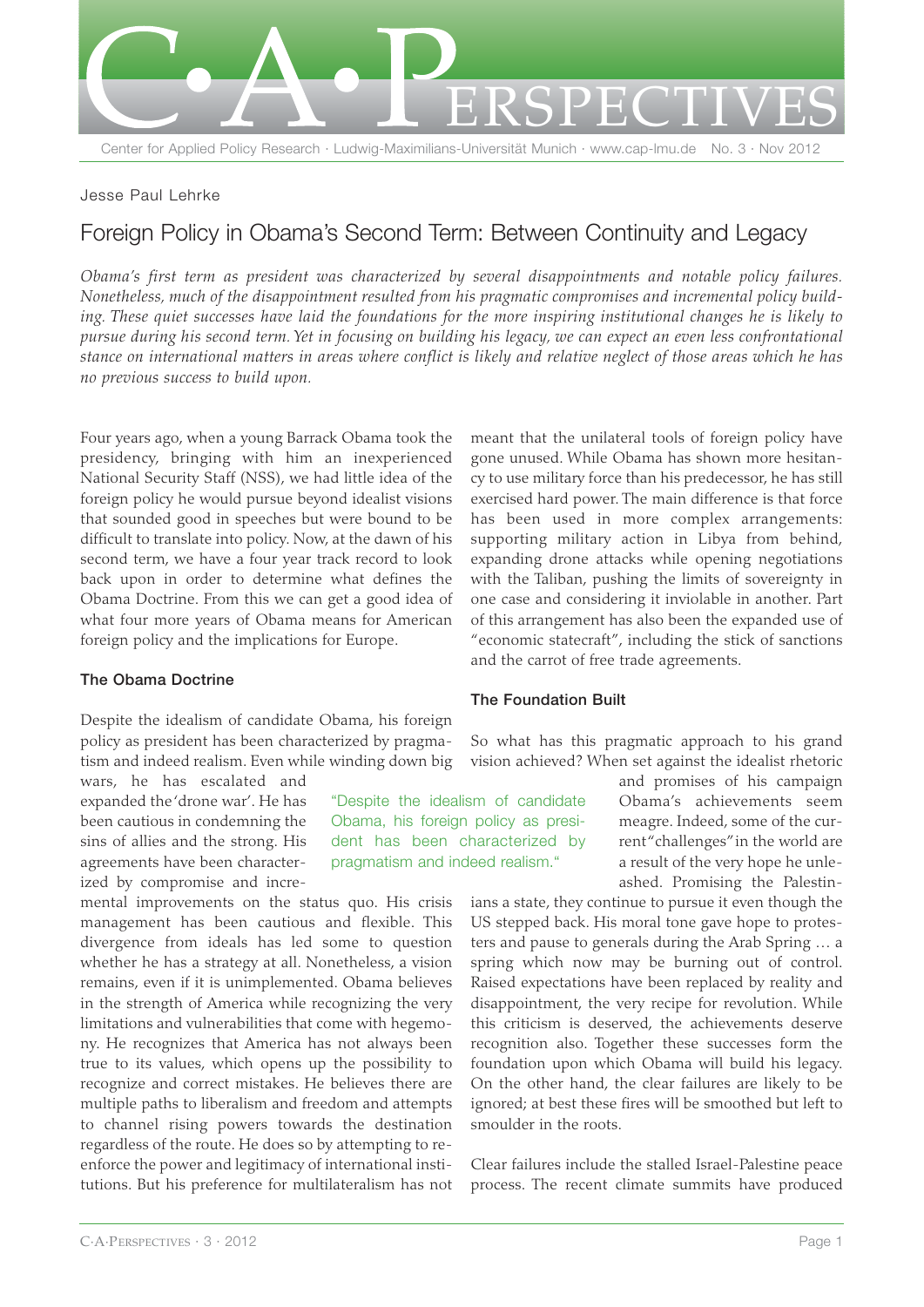

Jesse Paul Lehrke · Foreign Policy in Obama's Second Term

few tangible results. Negotiations with North Korea over its nuclear programme have stalled. Relations with Pakistan have deteriorated. Guantanamo Bay detention camp remains open. Mixed cases include Iran and its nuclear ambitions. The sanctions, with full UNSC backing, are taking their toll. Yet Iran could - if it so chooses - cross the red line in the next four years; thus a showdown is imminent. Russia seems a failure based on rhetoric and its domestic politics, but there are concrete policy successes here: a new START treaty, cooperation in Central Asia and Afghanistan, accession to the WTO. China is also a mixed success. Relations are good overall. Progress has been especially made on currency and trade issues. But there are increasingly frequent 'incidents', most recently the tensions over the Senkaku/Diaoyu Islands. While to date these incidents have not esca-

lated, they have raised the temperature in the region.

Obama's first golden star for foreign policy is his protection of

American, and likely also European, security via a renewed focus on taking down Al Qaeda. Obama's economic policy is his other golden star. He successfully prevented a post-Lehman backlash against US-led liberal institutions and ideas and ensured there was no retreat into nationalistic beggar-thy-neighbour economics. This was attained primarily though the G20 rather than the G8 and represents a successful engagement between established and rising powers. He also concluded several important free trade agreements. Improved relations with Europe have also been evident. Obama's tone and values alone made such improvement inevitable following the Bush years, but normative concepts have led to real results. The US and EU are in near lockstep on Iran, as they were on Libya where the US encouraged the EU to lead.

## **The Legacy to Come**

In his search for continuity in his foreign policy, Obama would like to keep his team together for his next term. This will not happen. Obama's first term exhibited less personnel turnover in senior staff than most administrations, thus the first year of his new term is likely to see a change in leadership in the Departments of State, Treasury, Defense, Justice, and Homeland Security. In one way this does not matter; Obama and his NSS keep a tighter reign on policy and cabinet-level officials than the typical administration, so changes in the departments will matter less. However, if the new department leadership cannot

"The gridlock that has paralyzed Washington the past two years is set to continue and will have implications for foreign policy."

operate within the limits imposed by the White House or work with the strong-willed persons in the NSS, then clashes are likely. In the unlikely event there is turnover in the NSS, then we may see larger policy shifts.

While American foreign policy is generally the remit of the president, the gridlock that has paralyzed Washington the past two years is set to continue and will have implications for foreign policy. Sequestration could become reality, risking America's fragile recovery and sending turmoil into international markets. Congress could undermine Obama's multilateralism by cutting off funds to international institutions, as it has done before. International aid and even defence spending could also be victims, while needed structural

> reforms – especially in the State Department – will not occur. This weakness at home means Obama could have fewer tools for policy making abroad, yet it could also led him to become

more engaged abroad in an effort to escape gridlock at home. We may even see attempts to circumvent DC gridlock by entering into foreign treaties with domestic implications, especially economic in nature.

It is important to note how a president builds a legacy. It is rarely through actions, the unexpected crisis aside, but rather through institution building. Actions have too many unforeseeable consequences. Institutions, on the other hand, can ensure a president's policy becomes permanent. The first institution we can expect Obama to further is the UN. Given his overly liberal interpretation of the Libya resolution, this will require some effort, and much restraint by the Americans no matter the temptation for unilateral action. Obama is likely to continue to address the looming problem of Iran's nuclear programme through the UN and possibly even to use the Iranian issue to drive reforms and an expansion of the UN's powers. While it is has long been talked of, UN and even UNSC reform may be more likely now than they have ever been. A strengthened UN is a key part of Obama's strategy to constrain yet not limit rising powers and tie them to the status quo.

The second part of this 'rising power management strategy' is even more likely to be successful. This is tying them to the liberal economic order. Though the WTO will play a role, expect Obama to build on his success in the G20 and to also seek more free trade agreements. Once the world economy, especially in the